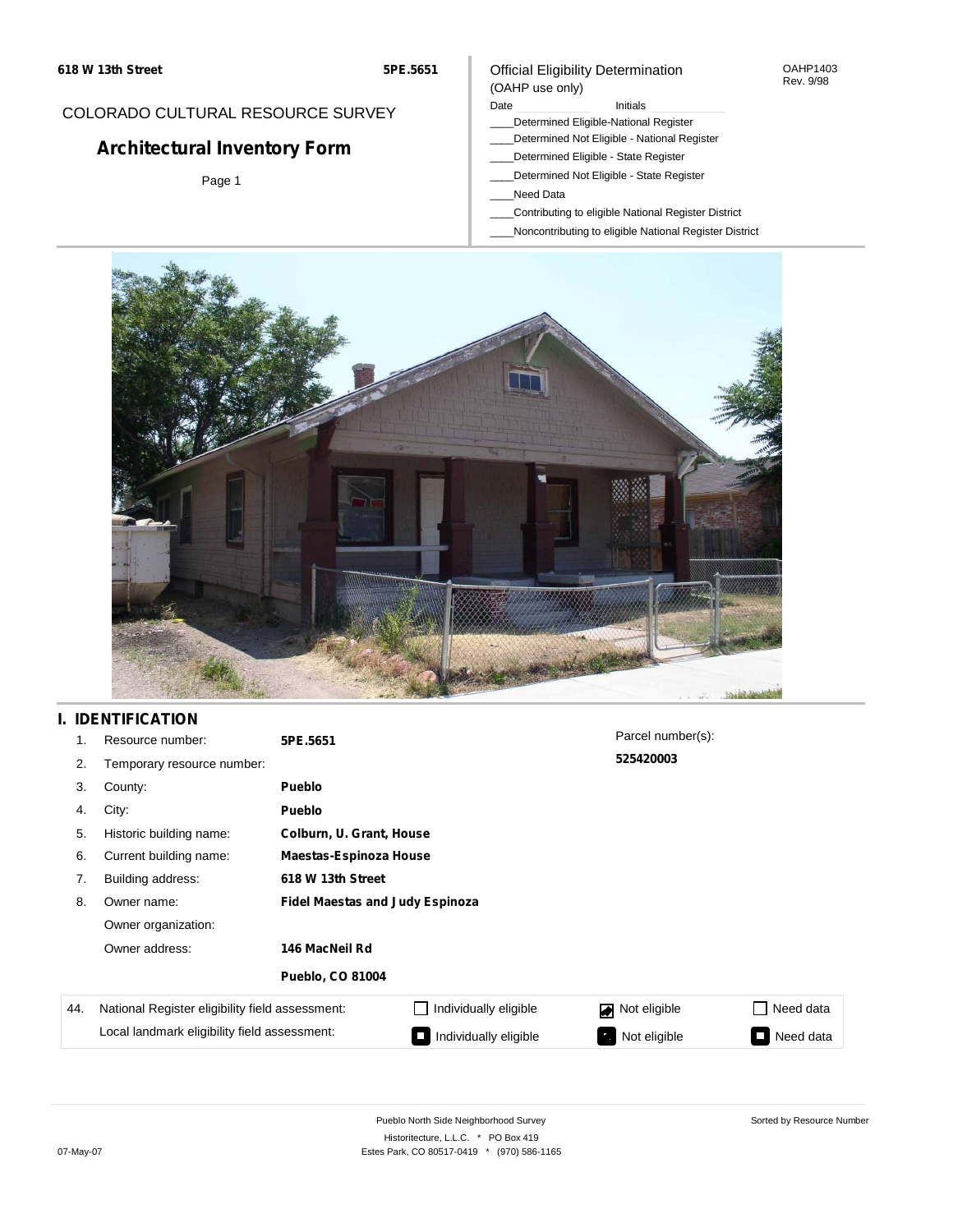Page 2

### **II. GEOGRAPHIC INFORMATION**

| 9.  | P.M.:               | 6th |    |           | Township:              |                         | <b>20S</b>                               |    |           |           | Range:            | 65W |         |
|-----|---------------------|-----|----|-----------|------------------------|-------------------------|------------------------------------------|----|-----------|-----------|-------------------|-----|---------|
|     | <b>SW</b>           | 1/4 | οf | <b>NW</b> | 1/4                    | of <b>NW</b>            | 1/4                                      | of | <b>SE</b> | 1/4       | of Section        |     | 25      |
| 10. | UTM reference zone: |     |    | 13        |                        |                         |                                          |    |           |           |                   |     |         |
|     | Easting:            |     |    |           | 533638                 |                         |                                          |    |           | Northing: |                   |     | 4236603 |
| 11. | USGS quad name:     |     |    |           |                        | <b>Northeast Pueblo</b> |                                          |    |           | Scale:    |                   |     | 7.5     |
|     | Year:               |     |    |           | 1974)                  |                         | 1961 (Photorevised 1970 and              |    |           |           |                   |     |         |
|     | 12. $Lot(s)$ :      |     |    |           |                        |                         | Lot 7 and west 6 feet of Lot 6; Block 42 |    |           |           |                   |     |         |
|     | Addition:           |     |    |           | <b>County Addition</b> |                         |                                          |    |           |           | Year of addition: |     | 1869    |

13. Boundary description and justification:

The boundary, as described above, contains but does not exceed the land historically associated with this property.

Metes and bounds exist:

П

### **III. ARCHITECTURAL DESCRIPTION**

| 14. | Building plan (footprint, shape):<br>Other building plan descriptions: | <b>Rectangular Plan</b>              |                       |
|-----|------------------------------------------------------------------------|--------------------------------------|-----------------------|
| 15. | Dimensions in feet (length x width):                                   | 1,036 square feet                    |                       |
| 16. | Number of stories:                                                     | 1                                    |                       |
| 17. | Primary external wall material(s):                                     | Wood/Shingle                         | Other wall materials: |
| 18. | Roof configuration:<br>Other roof configurations:                      | <b>Gabled Roof/Front Gabled Roof</b> |                       |
| 19. | Primary external roof material:                                        | <b>Asphalt Roof/Composition Roof</b> |                       |
|     | Other roof materials:                                                  |                                      |                       |
| 20. | Special features:                                                      | Fence                                |                       |
|     |                                                                        | Chimney                              |                       |
|     |                                                                        | Porch                                |                       |

21. General architectural description:

Oriented to the north, this house rests on a tan-painted concrete foundation, with 2-light hopper basement windows. Tanpainted, square-cut wood shingles clad the exterior walls. Windows are generally 1-over-1-light, double-hung sash, with green**painted wood frames and aluminum-frame storm windows. They have broad, dark-red-painted wood surrounds. A 3-light** hopper or awning window opens in the front (north-facing) gable. An integral porch spans the entire front (north) façade. It features a wood floor and beadboard porch. The porch supports consist of dark-red-painted brick pedestals and battered, wood piers. Three concrete steps approach the porch, offset east of center. The principal doorway opens east of center in the façade. It hosts a 6-panel, white, metal door. Two doorways open in the rear (south) elevation. One opens low in the west end of the elevation, apparently providing access to a basement stairwell. The other opens west of center. Both are 3-panel, 1-light, glass-in-wood-frame-doors, painted green. They open beneath a simple, shed-roofed structure consisting of wood posts and a corrugated, sheet-metal roof. A brick planter lines the south edge of this structure. Gray asphalt shingles cover the front-gabled roof, and the rafter ends are exposed. Simple knee brackets appear beneath the eaves, within the gables. A red-brick chimney **protrudes from the roof ridge, south of center.**

22. Architectural style:

**Late 19th And Early 20th Century American Movements/Craftsman**

Other architectural styles: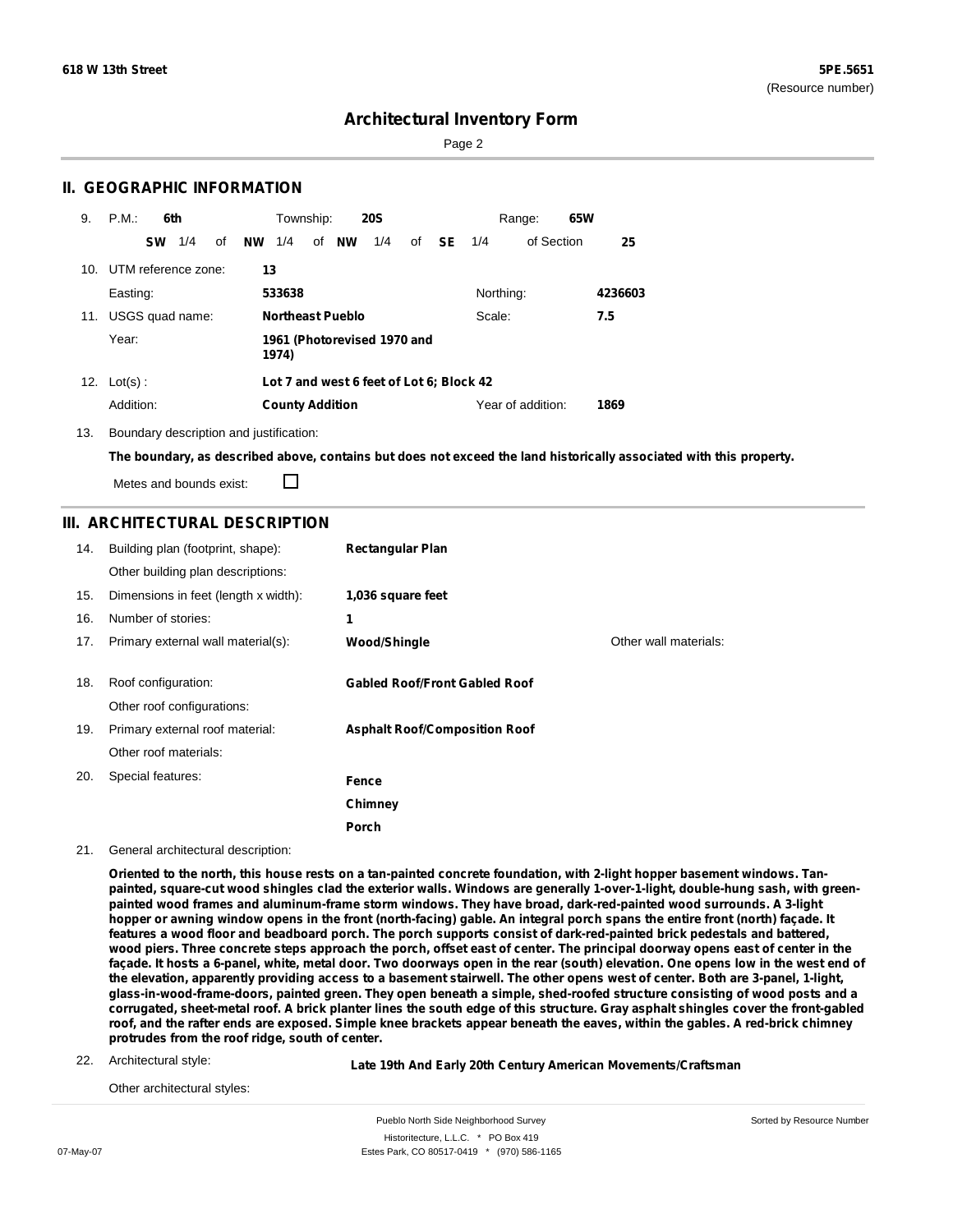Page 3

Building type: **Bungalow** 

#### 23. Landscape or special setting features:

This property is located on terrain sloping downward from north to south, with an elevation of around 4,700 feet above mean sea level. The neighborhood features modest, one- and two-story houses and commercial buildings. Setbacks from West 13th Street, the busy, principal east-west thoroughfare through this area, vary widely on this block. This property is situated on the south side of West 13th Street, between 614-616 West 13th Street to the east and 1216-1218 West Street to the west. Grass covers the strip separating the sidewalk from the street. A planted-grass yard, with mature landscaping, surrounds the house. While a chain-link fence encircles the front yard, a combination of chain-link and wood privacy fences, as well as a concreteblock wall, delimit the back yard. A concrete and gravel driveway runs along the east side of the house, connecting West 13th **Street to a garage southeast of the dwelling.**

#### 24. Associated buildings, features or objects:

1 : Type: **Garage** Describe: **A single-car garage is located adjacent to the southeast corner of the house. Oriented to the north, the building rests on a concrete slab. Green-painted, square-cut wood shingles, with white-painted cornerboards, clad the exterior walls. Dominating the front (north) elevation are paired, green-painted, vertical plank doors, opening on metal strap hinges. Opening in the side (east and west) elevation are a pair each of 2-light hopper or awning windows, with whitepainted wood frames and surrounds. Gray asphalt shingles cover the front-gabled roof, and the rafter ends are exposed.**

#### **IV. ARCHITECTURAL HISTORY**

| 25. | Date of Construction:  | Estimate:                        | Actual: | 1923                                                                                          |
|-----|------------------------|----------------------------------|---------|-----------------------------------------------------------------------------------------------|
|     | Source of Information: |                                  |         | Pueblo County Office of Tax Assessor. Property information card [internet].                   |
| 26. | Architect:             | unknown                          |         |                                                                                               |
|     | Source of information: |                                  |         |                                                                                               |
| 27. | Builder:               | unknown                          |         |                                                                                               |
|     | Source of information: |                                  |         |                                                                                               |
| 28. | Original Owner:        | <b>U. Grant Colburn</b>          |         |                                                                                               |
|     | Source of information: | Co, consulted 1886 through 2003. |         | Pueblo City Directory. Pueblo, Co.; Salt Lake City; Kansas City, Mo.; and others: R.L. Polk & |

29. Construction history:

According to Pueblo County Tax Assessor records, this building was constructed in 1923. Sanborn maps and city directories corroborate this date. The only notable alterations have been the replacement of doors and the construction of the rear porch. **This porch appears to date to the 1970s.**

30. Location: **original** Date of move(s):

### **V. HISTORICAL ASSOCIATIONS**

| 31. Original use(s):     | <b>Single Dwelling</b> |
|--------------------------|------------------------|
| 32. Intermediate use(s): | <b>Single Dwelling</b> |
| 33. Current use(s):      | <b>Single Dwelling</b> |
| 34. Site type(s):        | <b>Residence</b>       |

35. Historical background:

The first owner and resident of this house, constructed in 1923, was railroad locomotive fireman Ulyses [sic] Grant Colburn. He was born in Pennsylvania in September 1868. He married his wife, Minnie, around 1888. She was born in Wisconsin in December 1870. They had two daughters, Mrs. Eddie De Rome and Mrs. Andrew O. Nelson. Grant Colburn remained here until **his death on March 17, 1935.**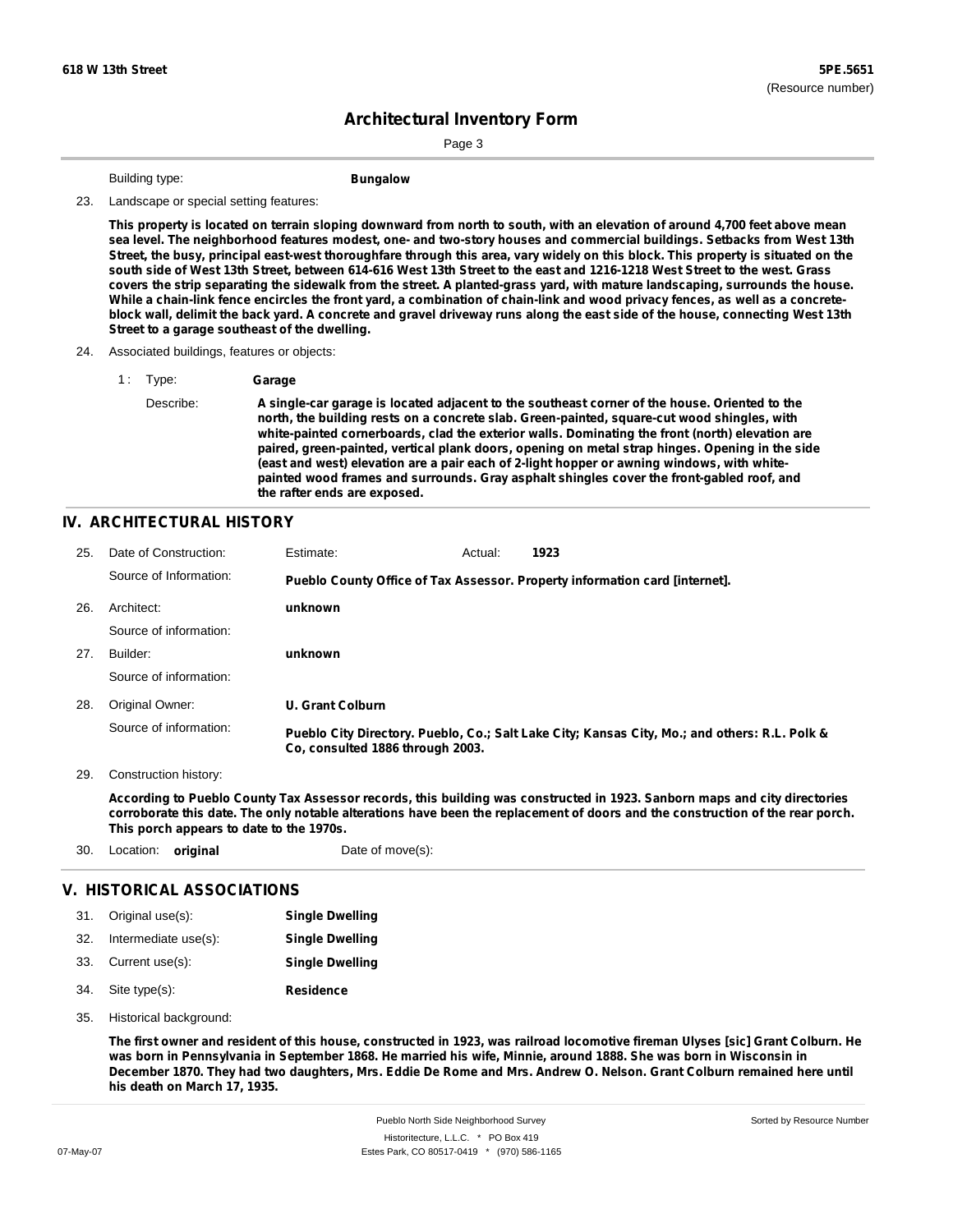Page 4

By 1940, the owner and resident was Henry B. Nagle, a conductor for the Atchison, Topeka & Santa Fe Railway. He came to Pueblo in 1927. Henry Nagle's wife was Elena M. Nagle and he was stepfather to Juanita Kellogg and Oma Jean Horstmann. **Henry Nagle remained at this house until his death in February 1959.**

James G. and Stephanie J. Hand purchased the property prior to 1993, selling it that year to Alpolonio P. Fierro, Jr. In February 2004 Wells Fargo Home Mortgage, Inc., acquired the property, transferring it to the U.S. Secretary of Veterans Affairs. Fidel Maestas and Judy Espinoza, the current owners, purchased the property in September 2004. They appear to operate it as a **rental unit.**

36. Sources of information:

**Pueblo County Office of Tax Assessor. Property information card [internet].**

**Pueblo City Directory. Pueblo, Co.; Salt Lake City; Kansas City, Mo.; and others: R.L. Polk & Co, consulted 1886 through 2003.**

**Sanborn Fire Insurance Maps (for Pueblo, Colorado). New York: Sanborn Map and Publishing Co., 1883, 1886, 1889, 1893, 1904-05, 1904-51, and 1904-52.**

**U.S. Census of 1900. Precincts 13 and 14, Pueblo, Pueblo County, Colorado. Series T623, roll 128, p. 119.**

**"Colburn (Ulyses Grant)" [obituary]. Pueblo Chieftain, 19 March 1935, p. 7.**

**"Nagle (Henry B.)" [obituary]. Pueblo Chieftain, 11 February 1959, p. 10.**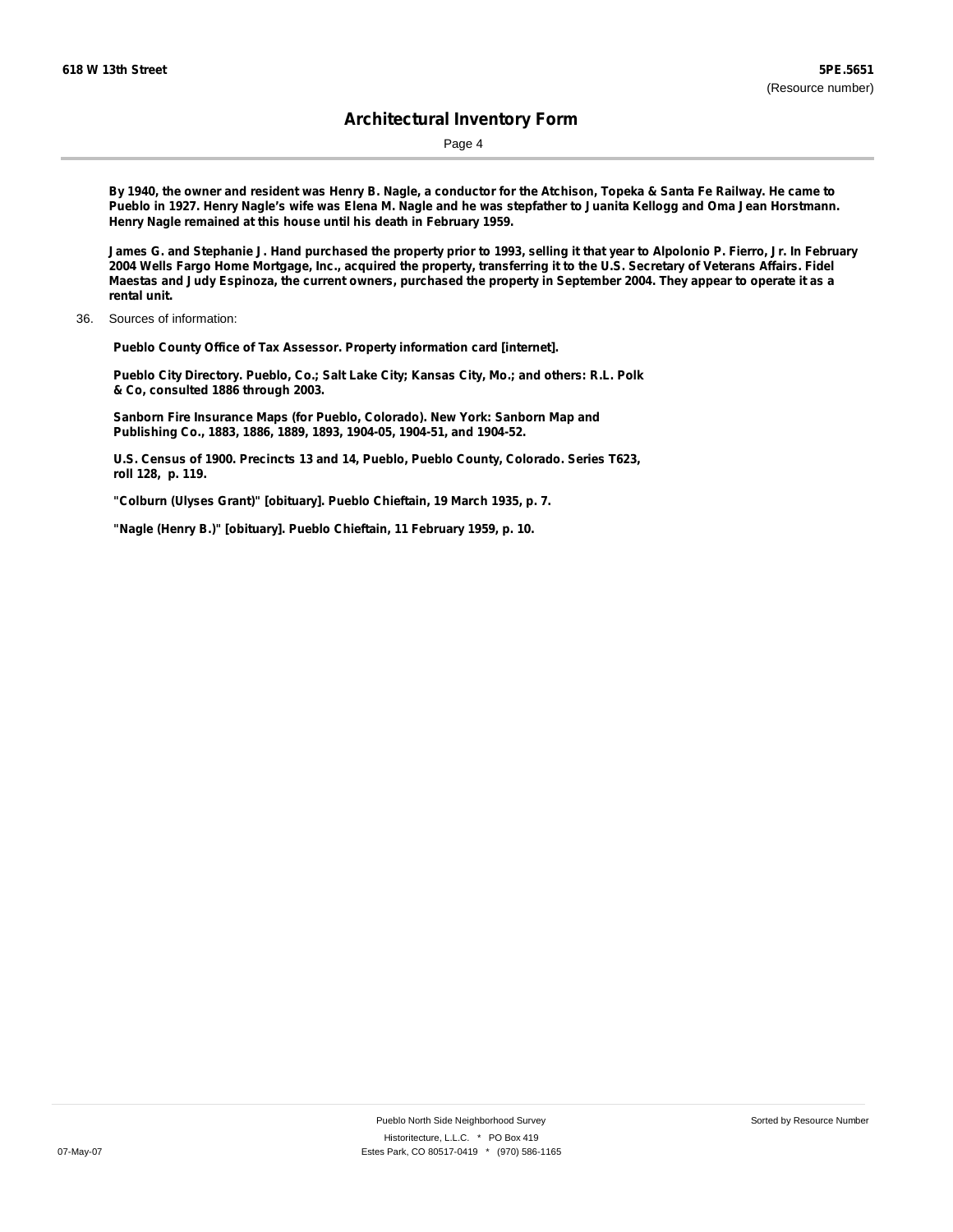$\sim$ 

Sorted by Resource Number

# **Architectural Inventory Form**

Page 5

|     | <b>VI. SIGNIFICANCE</b>                                                                                                                                                                                                                                                               |  |  |  |  |  |  |
|-----|---------------------------------------------------------------------------------------------------------------------------------------------------------------------------------------------------------------------------------------------------------------------------------------|--|--|--|--|--|--|
| 37. | Local landmark designation:<br>Yes $\Box$<br>No.<br>$\mathbf{F}$                                                                                                                                                                                                                      |  |  |  |  |  |  |
|     | Designation authority:                                                                                                                                                                                                                                                                |  |  |  |  |  |  |
|     | Date of designation:                                                                                                                                                                                                                                                                  |  |  |  |  |  |  |
| 38. | Applicable National Register criteria:                                                                                                                                                                                                                                                |  |  |  |  |  |  |
|     | A. Associated with events that have made a significant contribution to the broad pattern of our history.                                                                                                                                                                              |  |  |  |  |  |  |
|     | $\Box$<br>B. Associated with the lives of persons significant in our past.                                                                                                                                                                                                            |  |  |  |  |  |  |
|     | C. Embodies the distinctive characteristics of a type, period, or method of construction, or represents the work<br>◙<br>of a master, or that possess high artistic values, or represents a significant and distinguished entity whose<br>components may lack individual distinction. |  |  |  |  |  |  |
|     | D. Has yielded, or may be likely to yield, information important in history or prehistory.                                                                                                                                                                                            |  |  |  |  |  |  |
|     | Qualifies under Criteria Considerations A through G (see manual).                                                                                                                                                                                                                     |  |  |  |  |  |  |
|     | Does not meet any of the above National Register criteria.                                                                                                                                                                                                                            |  |  |  |  |  |  |
|     | <b>Pueblo Standards for Designation:</b>                                                                                                                                                                                                                                              |  |  |  |  |  |  |
|     | <u>1a. History</u>                                                                                                                                                                                                                                                                    |  |  |  |  |  |  |
|     | Have direct association with the historical development of the city, state, or nation; or<br>$\overline{\phantom{a}}$ .                                                                                                                                                               |  |  |  |  |  |  |
|     | <u>1b. History</u>                                                                                                                                                                                                                                                                    |  |  |  |  |  |  |
|     | Be the site of a significant historic event; or<br>$\Box$                                                                                                                                                                                                                             |  |  |  |  |  |  |
|     | 1c. History                                                                                                                                                                                                                                                                           |  |  |  |  |  |  |
|     | Have direct and substantial association with a person or group of persons who had influence on society.                                                                                                                                                                               |  |  |  |  |  |  |
|     | 2a. Architecture                                                                                                                                                                                                                                                                      |  |  |  |  |  |  |
|     | Embody distinguishing characteristics of an architectural style or type; or<br>$\Box$                                                                                                                                                                                                 |  |  |  |  |  |  |
|     | 2b. Architecture                                                                                                                                                                                                                                                                      |  |  |  |  |  |  |
|     | Be a significant example of the work of a recognized architect or master builder, or<br>$\mathcal{L}_{\mathcal{A}}$                                                                                                                                                                   |  |  |  |  |  |  |
|     | 2c. Architecture                                                                                                                                                                                                                                                                      |  |  |  |  |  |  |
|     | Contain elements of architectural design, engineering, materials, craftsmanship, or artistic merit which represent a<br>О<br>significant or influential innovation;                                                                                                                   |  |  |  |  |  |  |
|     | 2d. Architecture                                                                                                                                                                                                                                                                      |  |  |  |  |  |  |
|     | Portray the environment of a group of people or physical development of an area of the city in an era of history<br>О<br>characterized by a distinctive architectural style.                                                                                                          |  |  |  |  |  |  |
|     | 3a. Geography                                                                                                                                                                                                                                                                         |  |  |  |  |  |  |
|     | Have a prominent location or be an established, familiar, and orienting visual feature of the contemporary city, or                                                                                                                                                                   |  |  |  |  |  |  |
|     | 3b. Geography<br>Promote understanding and appreciation of Pueblo's environment by means of distinctive physical characteristics<br>or rarity; or                                                                                                                                     |  |  |  |  |  |  |
|     | 3c. Geography                                                                                                                                                                                                                                                                         |  |  |  |  |  |  |
|     | Make a special contribution to Pueblo's distinctive character.<br>$\Box$                                                                                                                                                                                                              |  |  |  |  |  |  |
|     | Not Applicable                                                                                                                                                                                                                                                                        |  |  |  |  |  |  |
|     | Does not meet any of the above Pueblo landmark criteria.<br>П                                                                                                                                                                                                                         |  |  |  |  |  |  |
| 39. | Area(s) of Significance:<br><b>Architecture</b>                                                                                                                                                                                                                                       |  |  |  |  |  |  |
| 40. | Period of Significance:<br>1923                                                                                                                                                                                                                                                       |  |  |  |  |  |  |
| 41. | National:<br>Level of significance:<br>Local<br>State<br>$\Box$                                                                                                                                                                                                                       |  |  |  |  |  |  |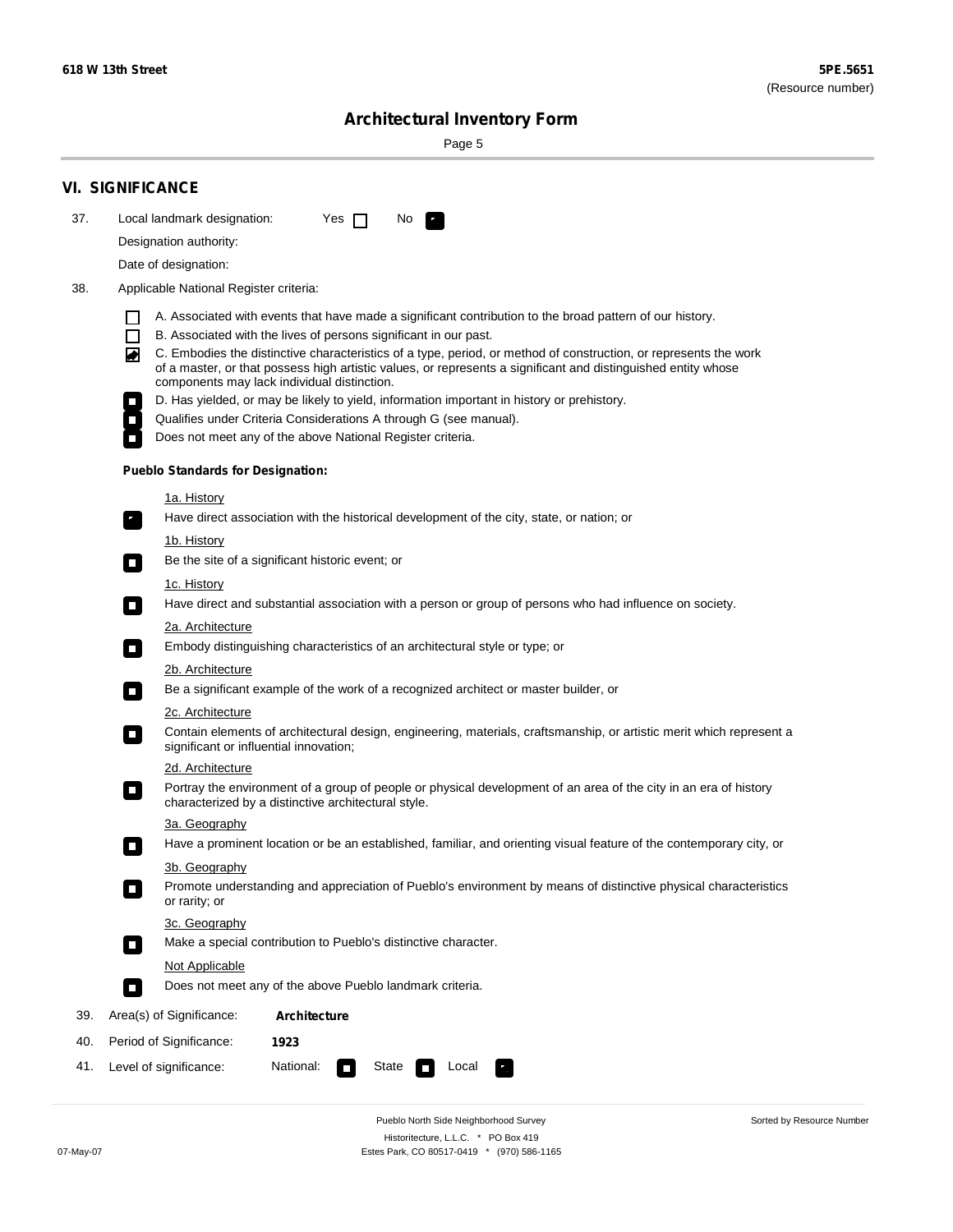Page 6

#### 42. Statement of significance:

This property is historically significant under Pueblo Local Landmark criterion 1A for its association with the early 20thcentury development of Pueblo's North Side Neighborhood, when smaller houses filled the undeveloped lots remaining here. As well, the house is architecturally significant under National Register criterion C (Pueblo Local Landmark criterion 2A) as an intact example of a Craftsman-style bungalow. However, the levels of architectural and historical significance, combined with physical integrity, are not to the extent that this property would qualify for individual listing in the National Register of Historic Places, the Colorado State Register of Historic Properties, or as a City of Pueblo Landmark. Nonetheless, it is most **likely a contributing resource within any potential historic district.**

43. Assessment of historic physical integrity related to significance:

Constructed in 1923, this house exhibits a moderately high level of physical integrity relative to the seven aspects of integrity as defined by the National Park Service and the Colorado Historical Society: location, setting, design, materials, workmanship, feeling, and association. The only notable alteration has been the construction of the rear (south) porch. As well, the doors have been replaced. Nonetheless, this property certainly retains sufficient physical integrity to convey its **architectural and historical significance.**

#### **VII. NATIONAL REGISTER ELIGIBILITY ASSESSMENT**

44. National Register eligibility field assessment: Local landmark eligibility field assessment:

**Individually eligible Not eligible Not eligible Need data** 

 $N$ o  $\Box$ 

No

 $No$   $N/A$ 

 $N/A$   $\Box$ 

Yes Yes

**Individually eligible Not eligible** Not eligible **Need data** 

45. Is there National Register district potential? Yes

**Pueblo's North Side Neighborhood represents the evolution of the city's professional middle and upper classes. Its diversity of architectural styles and forms directly represents the city's changing economic and cultural climates. As well, the neighborhood is distinctive because it appears to have evolved independently of the area's dominant industry, steel manufacturing.** Discuss:

 $\blacksquare$ 

If there is National Register district potential, is this building contributing:



### **VIII. RECORDING INFORMATION**

| 47. | Photograph numbers): | <b>CD-ROM Photo Disc: North Side Photos</b><br>File Name(s): 13thstw618                                                       |
|-----|----------------------|-------------------------------------------------------------------------------------------------------------------------------|
|     | Negatives filed at:  | <b>Special Collections</b><br><b>Robert Hoag Rawlings Public Library</b><br>100 East Abriendo Avenue<br>Pueblo, CO 81004-4290 |
| 48. | Report title:        | <b>Pueblo North Side Neighborhood Survey</b>                                                                                  |
| 49. | $Date(s)$ :          | 06/27/05                                                                                                                      |
| 50. | Recorder(s):         | <b>Adam Thomas</b>                                                                                                            |
| 51. | Organization:        | Historitecture, L.L.C.                                                                                                        |
| 52. | Address:             | <b>PO Box 419</b>                                                                                                             |
|     |                      | Estes Park, CO 80517-0419                                                                                                     |
| 53. | Phone number(s):     | (970) 586-1165                                                                                                                |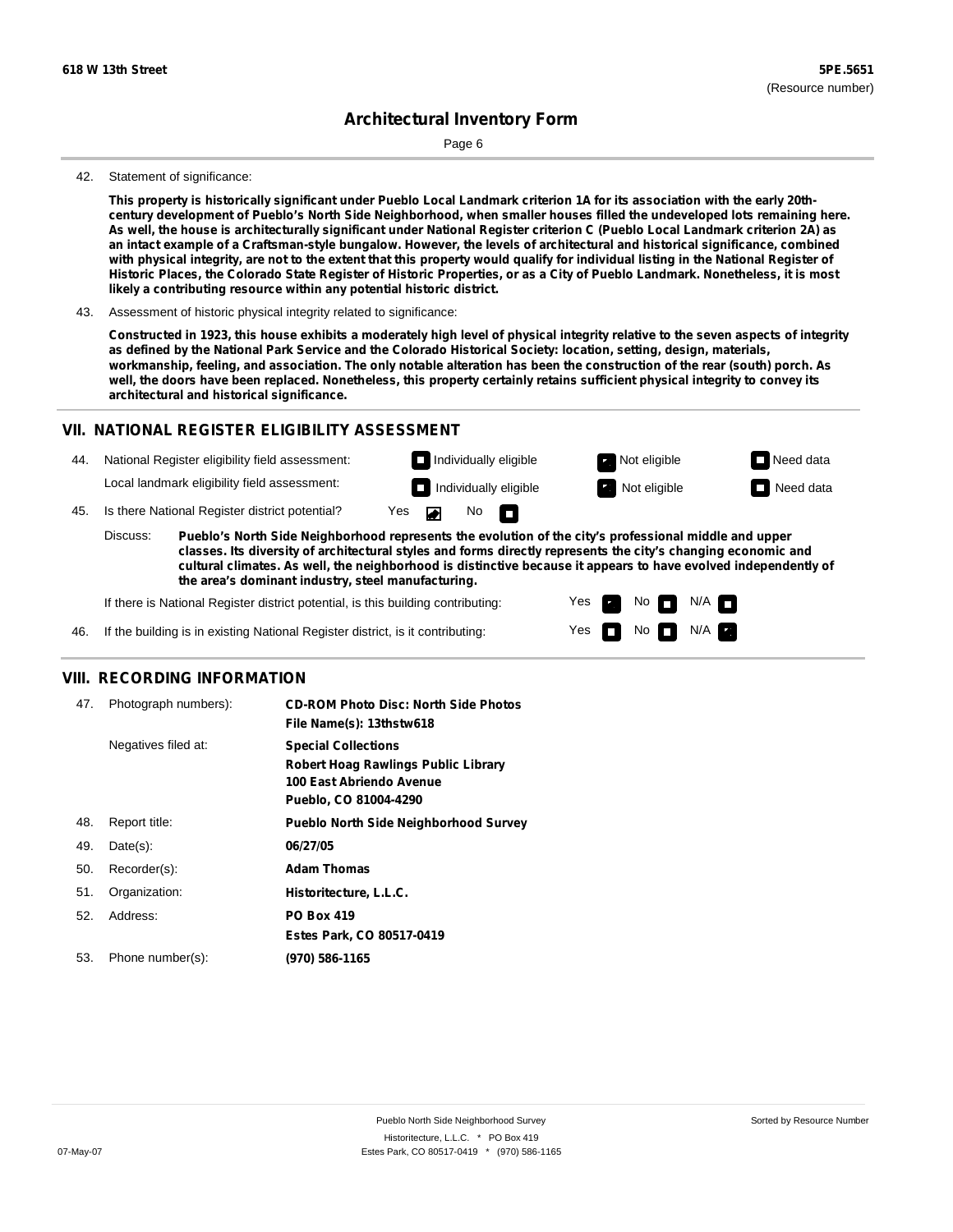Page 7